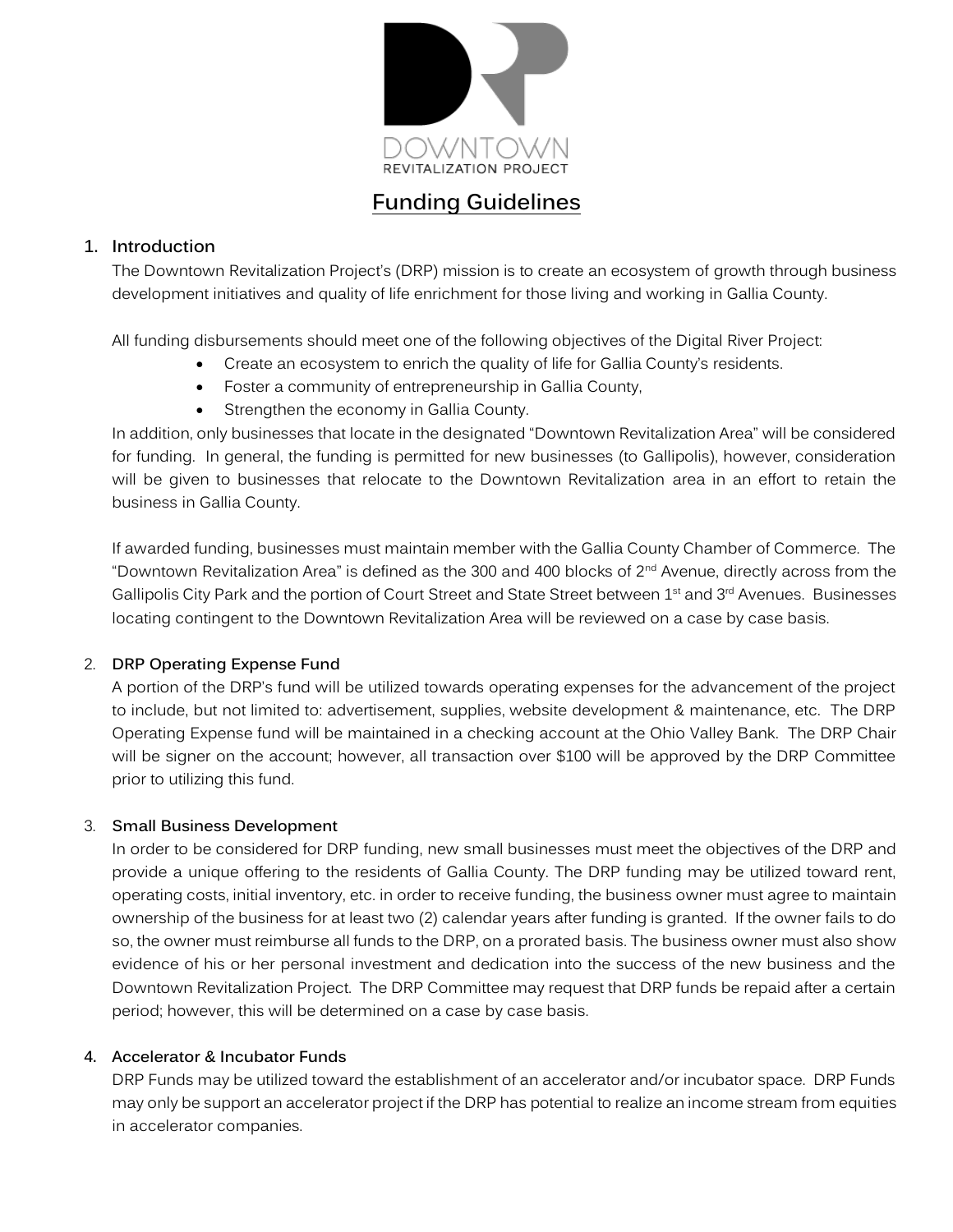#### **5. Building Renovations**

The DRP Committee recognizes that the buildings located along the Digital River may be in need of renovations to make them suitable for business needs. Property owners and/or building owners may apply for DRP funds to make the necessary renovations. Renovations must be presented to the DRP committee for review prior to funding. It is required that all supplies and labor for renovations be provided by Gallia County businesses and contractors, when possible.

#### **6. Funding Process**

All persons and/or businesses interested in utilizing DRP funds must complete and return the DRP Funding Application for consideration. Completed applications should be sent to [info@galliadrp.com](mailto:info@galliadrp.com)

After the application is received, the DRP Committee will review application, and follow up with decision regarding funding or request additional project information. The application will be notified in writing regarding the DRP board's decision.

All business development initiatives and renovations must be started within 3 months of funding and completed within 6 months. Business and/ or property owners will be expected to report on the use of their funding on a quarterly basis.

Any questions regarding DRP funding should be sent to [info@galliadrp.com](mailto:info@galliadrp.com)

DRP Contacts:

Mindy Caldwell- Grants Liaison: [mindycaldwell910@gmail.com](mailto:mindycaldwell910@gmail.com) Scott Saunders- President: [scottwsaunders@gmail.com](mailto:scottwsaunders@gmail.com) Arun Sharma- Vice President: [sharma158@gmail.com](mailto:sharma158@gmail.com) Nick Roach- Secretary: [nroach@wisemanagency.com](mailto:nroach@wisemanagency.com) Wendy Canaday- Treasurer: wcanaday11@gmail.com

DRP Applications can also be mailed to [info@galliadrp.com](mailto:info@galliadrp.com)